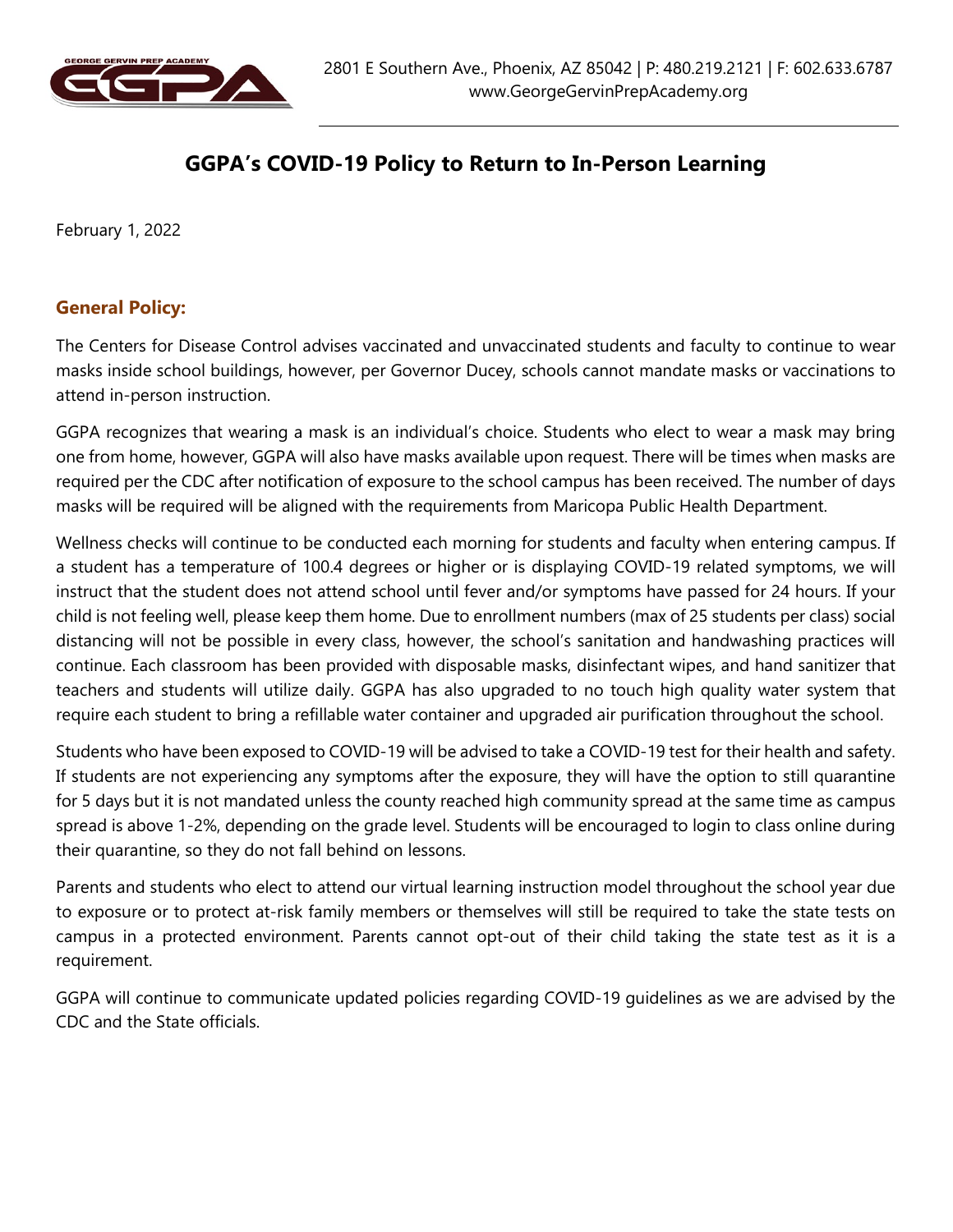

# Sanitation:

GGPA's faculty and students are to keep their hands as clean as possible by washing them regularly for at least 20 seconds with warm water. Faculty are required to wash their hands as soon as they enter the campus, and students are encouraged to do so as well.

Faculty and students shall wash their hands:

- $\triangleright$  After touching their face;
- $\triangleright$  After blowing one's nose, coughing or sneezing;
- $\triangleright$  After sharing any equipment or using any shared equipment; and,
- $\triangleright$  Before and after eating;

 $\triangleright$  After using the restroom;

GGPA installed a hand sanitizer dispenser in each classroom to ensure that students have that available instantly.

Faculty and students are reminded on a daily basis during the morning announcements to avoid hugs and handshakes between one another.

Our respiratory etiquette includes the following:

- $\triangleright$  Coughing and sneezing into a tissue and/or one's upper sleeve instead of one's hand; dispose of the tissue.
- $\triangleright$  Washing hands or applying hand sanitizer after coughing or sneezing.

#### Social Distancing:

Social distancing may not be accommodated as the max number of students in a classroom is 25. GGPA will continue to make an effort to maintain a 3ft minimum of social distancing between one another for both students and faculty. Although it may not be feasible at all times, it will be strongly encouraged.

#### Facility Modifications:

GGPA has installed plexiglass barriers in the reception area and in all the boys' and girls' restrooms. Only groups of two students can be in the restroom at a time. Faculty members have a restroom schedule for their students in which they follow on a daily basis.

GGPA has purchased a touchless filtered water dispenser that allows students and faculty members to refill their water containers without needing to touch the equipment.

During lunch, only two classes are to take lunches at the same time between 10:30am – 12:00pm. Tables are cleaned and sanitized before the next set of class enters the cafeteria.

During recess (playground time), students are encouraged to not participate or engage in any activity that involves them touching each other, such as tag or football.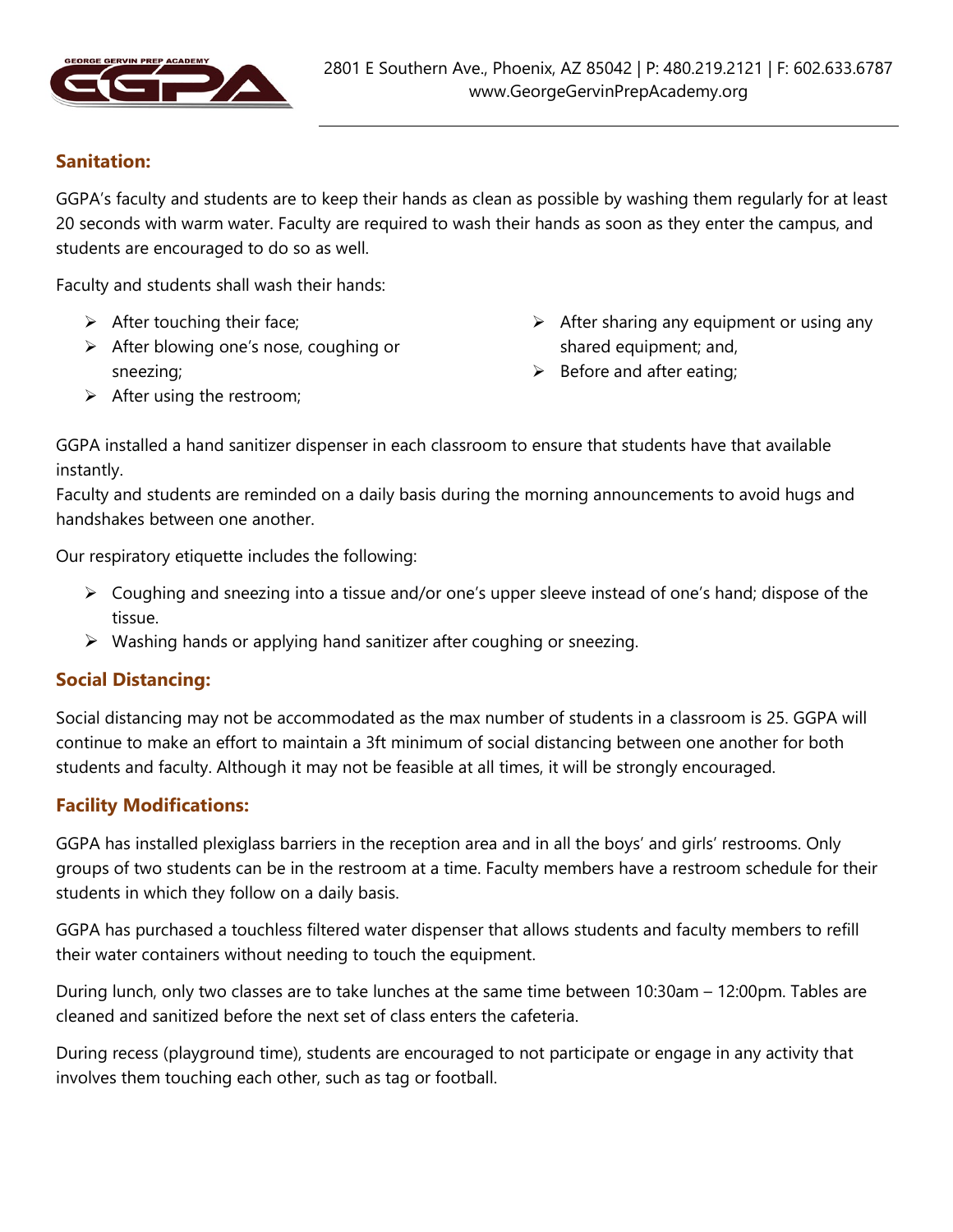

#### Diagnostic Test & Screening:

GGPA's Health Aid will be conducting Wellness Checks that include taking and collecting temperatures of all faculty members. Upon entering their classroom, our faculty members will be conducting Wellness Checks on each of their students. If a student is coughing consistently, has a runny nose, seems weary, or has a temperature of 100.4 degrees or higher, their parent will be called to pick up the child. Because COVID-19, common colds and allergies share similar symptoms, we will need a doctor's note if the child is experiencing allergies in order to attend in-person learning to ensure it is not any other medical illness. GGPA recommends students who are experiencing a cold to stay home and login to their class(es) online.

It is the parents' responsibility to get their child tested for COVID-19 if they are experiencing any COVID-19 symptoms or have been exposed to COVID-19.

GGPA has partnered with Stream Covid Test to conduct COVID-19 tests to our community. Please refer to our website to view the testing schedule.

#### School/Classroom Quarantine:

In the event of a school or classroom COVID-19 outbreak, as defined in Maricopa Public Health Department, the school is required to report cases to Maricopa Public Health Department and implement school/classroom quarantine upon their recommendations. If a student has been exposed, is experiencing symptoms, or has tested positive for COVID-19, parents are required to report that to the school, so the school can take the necessary actions to ensure that we are following the guidelines and keeping our students and faculty safe.

#### Student Accommodations:

Our Special Education team has created a schedule that allows up to two students to be in their [SPED] classroom for services at a time in which they do maintain a 3ft. social distance from each other.

We understand that not everyone is comfortable with their child returning to in-person learning, so GGPA is allowing those families whose child(ren) have/has serious health issues and who do not feel it is safe for their child(ren) to return to campus to remain in our virtual education program.

Students who test positive for COVID-19 and/or who have been exposed to a positive individual, will also have the option to attend school virtually.

All grade levels that are required to take a state test will be required to take the test in person. Therefore, our virtual students will be required to come to campus to complete their testing.

#### Student Social, Emotional and Mental Health Needs:

All grade levels attend an SEL class where the Sandford curriculum is taught and Go Noodle interactions. Families will receive recommendations for mental health services when their student is demonstrating more needs than our school can provide to them. GGPA's recommends the following behavior health organizations to our families:

Bayless Integrated Healthcare: (602) 281-7300

Southwest Behavioral Health: (602) 234-3338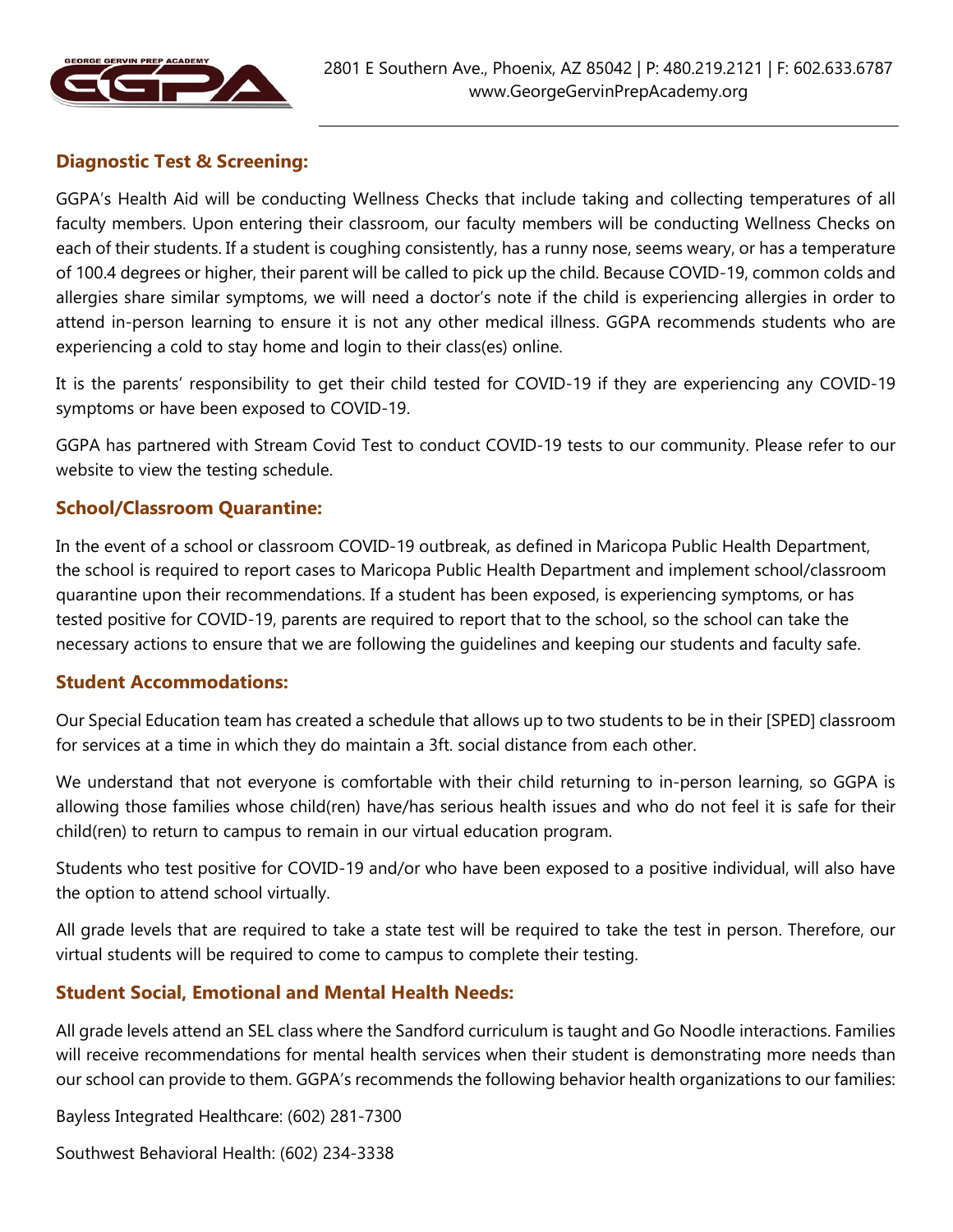

#### Food Service:

GGPA's food service team will continue to make breakfast and lunch meals accessible to all students at no cost. Our food service team provides individually packed breakfasts for each student on campus. For our virtual students, our food service team prepares individually packed breakfast and lunches that parents/guardians can pick-up for their child on requested days.

#### Other:

GGPA holds monthly meetings with faculty and parents/guardians to go over any benchmark results, parent concerns, faculty concerns, and any COVID-19 updates. Surveys are also being sent out to our parents/guardians to be completed so we can receive additional feedback. The School and Parents/Guardians discuss possible changes before they are implemented to ensure that it is in the best interest of our students.

#### COVID-19 Updates:

GGPA understands that COVID-19 policies and regulations are continuously changing. We will continue to update our school COVID-19 policy as information is being provided by the following organizations.

https://www.maricopa.gov/5512/Sick-or-Exposed-to-COVID-19

https://www.cdc.gov/coronavirus/2019-ncov/community/schools-childcare/k-12-guidance.html

https://www.azed.gov/SY21-22/safe-and-healthy-schools

Thank you,

GGPA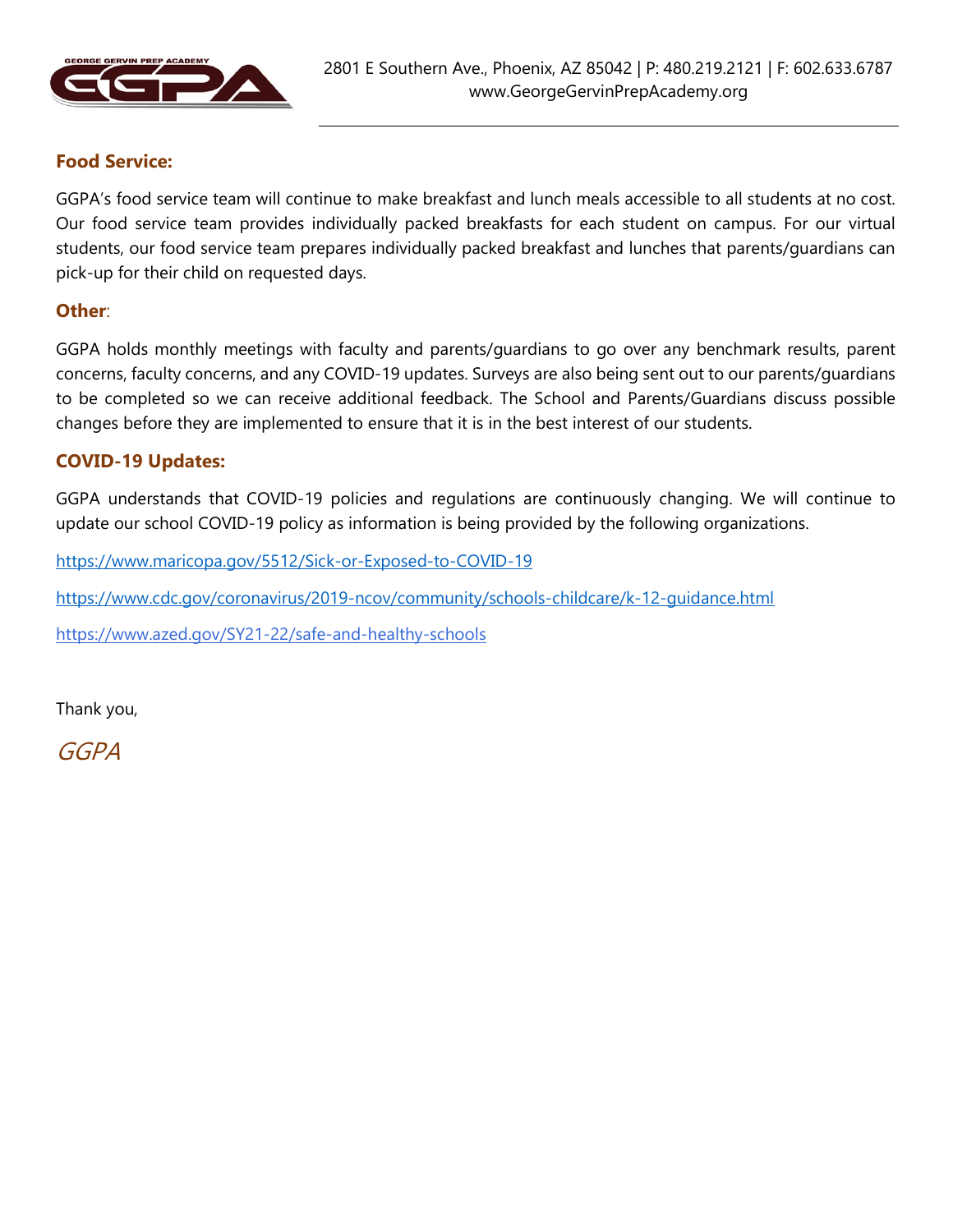

# Política COVID-19 de GGPA para regresar al aprendizaje en persona

20 de Enero 2022

#### Política general:

Los Centros para el Control de Enfermedades aconsejan a los estudiantes y profesores vacunados y no vacunados que continúen usando cubre bocas dentro de los edificios escolares; sin embargo, según el gobernador Ducey, las escuelas no pueden exigir el uso de cubre bocas o vacunas para asistir a la instrucción en persona.

GGPA reconoce que usar una cubre bocas es una elección individual. Los estudiantes que elijan usar una cubre boca pueden traer una de casa, sin embargo, GGPA también tendrá cubre bocas disponibles a pedido. Habrá ocasiones en las que se requieran cubre bocas según los CDC después de que se haya recibido la notificación de exposición al campus escolar. La cantidad de días que se requerirán cubre bocas se alineará con los requisitos del Departamento de Salud Pública de Maricopa.

Se seguirán realizando controles de bienestar cada mañana para los estudiantes y profesores al ingresar al campus. Si un estudiante tiene una temperatura de 100.4 grados o más o muestra síntomas relacionados con COVID-19, le indicaremos que el estudiante no asista a la escuela hasta que la fiebre y/o los síntomas hayan pasado por 24 horas. Si su hijo no se siente bien, por favor manténgalo en casa. Debido al número de inscripciones (máximo de 25 estudiantes por clase), el distanciamiento social no será posible en todas las clases, sin embargo, las prácticas de saneamiento y lavado de manos de la escuela continuarán. Cada salón de clases ha recibido cubre bocas desechables, toallitas desinfectantes y desinfectante para manos que los maestros y estudiantes utilizarán a diario. GGPA también ha actualizado a un sistema de agua de alta calidad sin contacto que requiere que cada estudiante traiga un recipiente de agua recargable y una purificación de aire mejorada en toda la escuela.

Se recomendará a los estudiantes que hayan estado expuestos a COVID-19 que se hagan una prueba de COVID-19 por su salud y seguridad. Si los estudiantes no experimentan ningún síntoma después de la exposición, tendrán la opción de seguir en cuarentena durante 5 días, pero no es obligatorio a menos que el condado alcance una alta propagación en la comunidad al mismo tiempo que la propagación en el campus supera el 1-2 %, dependiendo el nivel de grado. Se alentará a los estudiantes a iniciar sesión en la clase en línea durante su cuarentena, para que no se atrasen en las lecciones.

Los padres y los estudiantes que elijan asistir a nuestro modelo de instrucción de aprendizaje virtual durante todo el año escolar debido a la exposición o para proteger a los miembros de la familia en riesgo o a ellos mismos aún deberán tomar las pruebas estatales en el campus en un entorno protegido. Los padres no pueden optar por que su hijo no tome el examen estatal, ya que es un requisito.

GGPA continuará comunicando políticas actualizadas con respecto a las pautas de COVID-19 según lo informado por los CDC y los funcionarios estatales.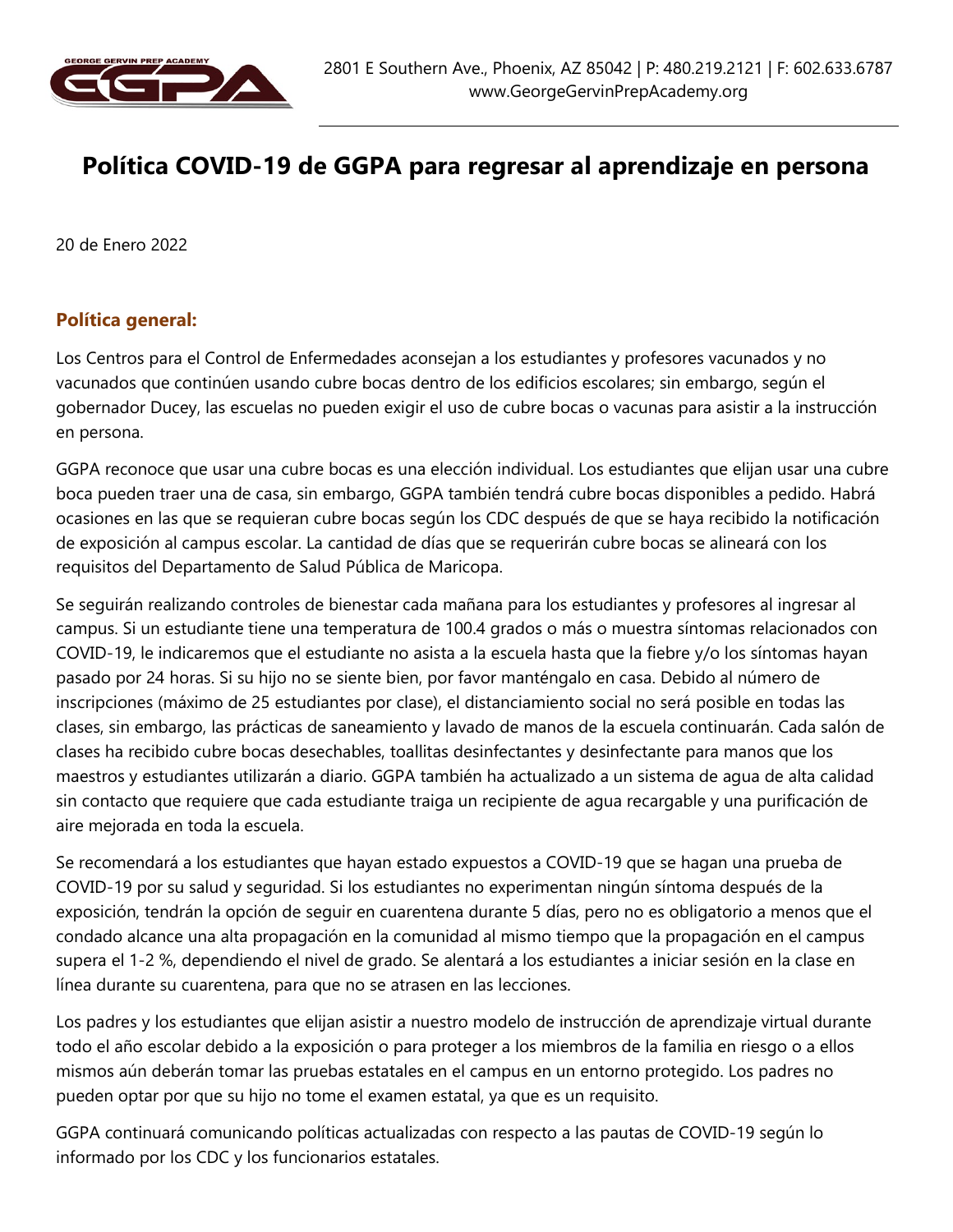

#### Saneamiento:

La facultad y los estudiantes de GGPA deben mantener sus manos lo más limpias posible lavándolas regularmente durante al menos 20 segundos con agua tibia. Se requiere que los profesores se laven las manos tan pronto como ingresen al campus, y se alienta a los estudiantes a que también lo hagan.

Los profesores y estudiantes se lavarán las manos:

- **Después de tocarse la cara;**
- Después de sonarse la nariz, toser o estornudar;
- Después de compartir cualquier equipo o usar cualquier equipo compartido; y,
- > Antes y después de comer;

Después de usar el baño;

GGPA instaló un dispensador de desinfectante para manos en cada salón de clases para garantizar que los estudiantes lo tengan disponible al instante.

A los profesores y estudiantes se les recuerda diariamente durante los anuncios de la mañana que eviten abrazos y apretones de manos entre ellos.

Nuestra etiqueta respiratoria incluye lo siguiente:

- Toser y estornudar en un pañuelo desechable y/o en la parte superior de la manga en lugar de en la mano; desechar el tejido.
- Lavarse las manos o aplicar desinfectante para manos después de toser o estornudar.

#### Distanciamiento social:

Es posible que no se acomode el distanciamiento social ya que el número máximo de estudiantes en un salón de clases es de 25. GGPA continuará haciendo un esfuerzo para mantener un mínimo de 3 pies de distanciamiento social entre los estudiantes y el cuerpo docente. Aunque puede no ser factible en todo momento, se recomienda enfáticamente.

#### Modificaciones de instalaciones:

GGPA ha instalado barreras de plexiglás en el área de recepción y en todos los baños de niños y niñas. Solo grupos de dos estudiantes pueden estar en el baño a la vez. Los miembros de la facultad tienen un horario de baño para sus estudiantes que siguen a diario.

GGPA ha comprado un dispensador de agua filtrada sin contacto que permite a los estudiantes y profesores rellenar sus recipientes de agua sin necesidad de tocar el equipo.

Durante el almuerzo, solo dos clases deben almorzar al mismo tiempo entre las 10:30 am y las 12:00 pm. Las mesas se limpian y desinfectan antes de que el siguiente grupo de clases ingrese a la cafetería.

Durante el recreo (tiempo de recreo), se alienta a los estudiantes a no participar ni involucrarse en ninguna actividad que implique que se toquen entre sí, como la etiqueta o el fútbol.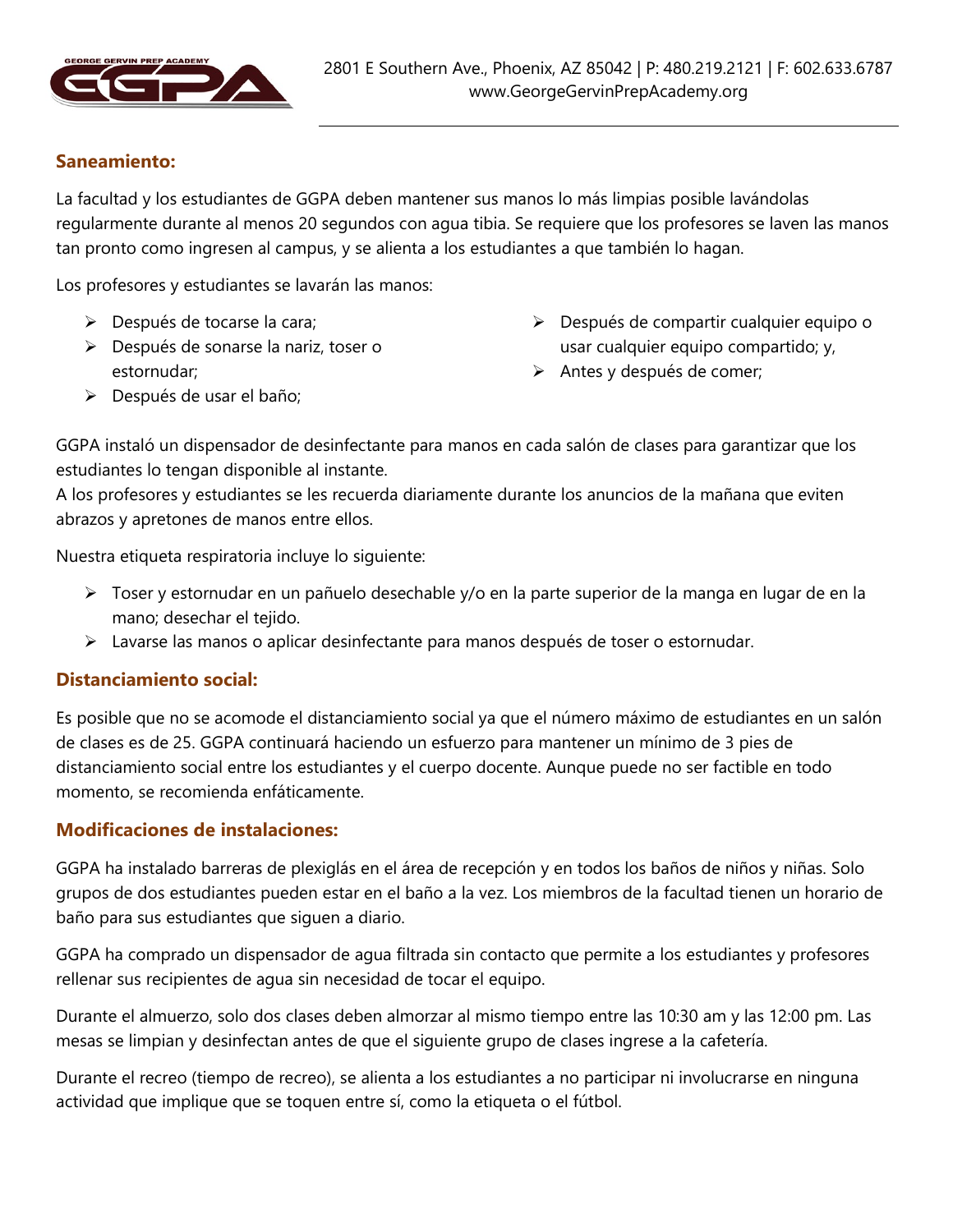

# Prueba de diagnóstico y detección:

El personal que ayuda con asistencia médica de GGPA realizará controles de bienestar que incluyen tomar y tomar la temperatura de todos los miembros de la facultad. Al ingresar a su salón de clases, los miembros de nuestra facultad realizarán controles de bienestar en cada uno de sus estudiantes. Si un estudiante tose constantemente, tiene secreción nasal, parece cansado o tiene una temperatura de 100.4 grados o más, se llamará a sus padres para que recojan al niño. Debido a que el COVID-19, los resfriados comunes y las alergias comparten síntomas similares, necesitaremos una nota del médico si el niño tiene alergias para asistir al aprendizaje en persona y asegurarnos de que no se trate de otra enfermedad médica. GGPA recomienda a los estudiantes que están experimentando un resfriado que se queden en casa e inicien sesión en su(s) clase(s) en línea.

Es responsabilidad de los padres hacer que sus hijos se hagan la prueba de COVID-19 si experimentan algún síntoma de COVID-19 o han estado expuestos a COVID-19.

GGPA se ha asociado con Stream Covid Test para realizar pruebas de COVID-19 en nuestra comunidad. Consulte nuestro sitio web para ver el calendario de pruebas.

#### Cuarentena de la escuela/aula:

En caso de un brote de COVID-19 en la escuela o el salón de clases, según lo define el Departamento de Salud Pública de Maricopa, la escuela debe informar los casos al Departamento de Salud Pública de Maricopa e implementar la cuarentena en la escuela o el salón de clases según sus recomendaciones. Si un estudiante ha estado expuesto, tiene síntomas o ha dado positivo en la prueba de COVID-19, los padres deben informarlo a la escuela, para que la escuela pueda tomar las medidas necesarias para garantizar que estamos siguiendo las pautas y manteniendo a nuestros estudiantes. y profesores seguros.

#### Alojamiento para estudiantes:

Nuestro equipo de Educación Especial ha creado un horario que permite que hasta dos estudiantes estén en su salón de clases [SPED] para recibir servicios en un momento en el que mantienen una distancia de 3 pies. distancia social entre sí.

Entendemos que no todos se sienten cómodos con que su hijo regrese al aprendizaje en persona, por lo que GGPA permite que aquellas familias cuyos hijos tengan problemas de salud graves y que no sientan que sea seguro que regresen. al campus para permanecer en nuestro programa de educación virtual.

Los estudiantes que den positivo por COVID-19 y/o que hayan estado expuestos a una persona positiva, también tendrán la opción de asistir a la escuela virtualmente.

Todos los niveles de grado que deben tomar un examen estatal deberán tomar el examen en persona. Por lo tanto, se requerirá que nuestros estudiantes virtuales vengan al campus para completar sus pruebas.